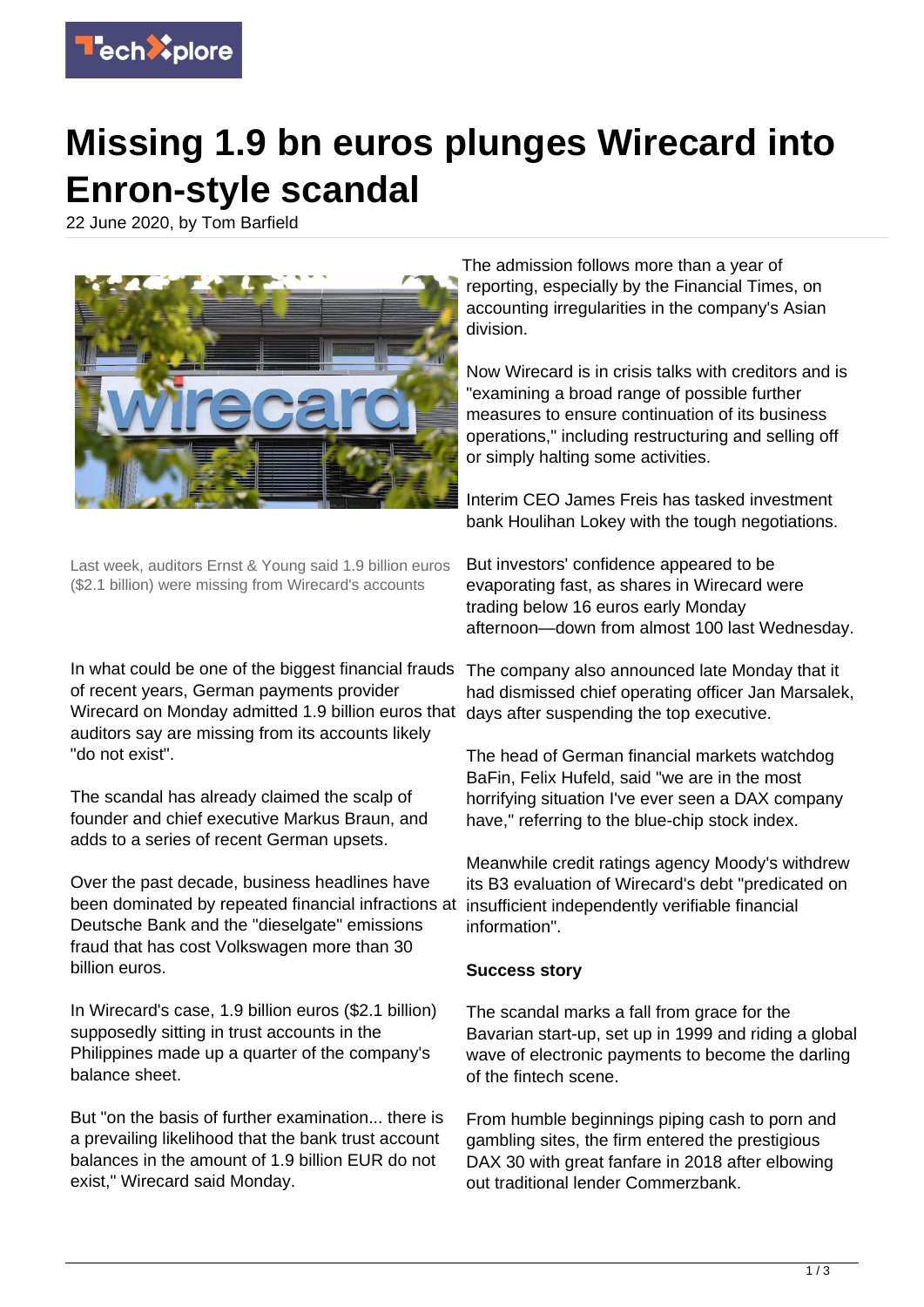

Now Wirecard's name is more frequently heard in association with Enron.

The Texan energy company's early-2000s collapse The filings "could have given misleading signals for featuring accounting fraud, complicit auditors and political connections shook the US economy.

There could well be further revelations to come in the Wirecard scandal.

The missing cash was held to cover risks in trading resigned the next day. supposedly carried out by third parties on Wirecard's behalf.

But the board said in its statement that it is unclear "whether, in which manner and to what extent" socalled third-party acquiring business "has actually been conducted" in recent years.

On Sunday, the Philippines central bank had said that none of the missing funds had entered the Philippine financial system. The names of two of the country's biggest banks—BDO and BPI—were used to try to mislead eventual investigators, it added.

Both BDO and BPI have said that Wirecard was neither a client nor a business partner, the central bank said, adding that it had warned Wirecard's auditors Ernst and Young.

Wirecard, which employs nearly 6,000 people, has for now withdrawn its preliminary results for 2019 and the first quarter of this year as well as financial targets for 2025.

## **Dogged by scandal**

Wirecard execs initially pooh-poohed FT reporting about financial irregularities, and German financial markets watchdog BaFin said it was investigating the paper for potential ties to short-sellers betting against the shares.

But in the meantime, auditors KPMG were reviewing Wirecard's accounts for 2016-18.

BaFin ultimately filed charges with Munich prosecutors alleging "market manipulation" by the group's management board, targeting their

attempts to present intermediate steps of the audit in a favourable light.

the company's stock market price," prosecutors said.

The hammer blow came when auditors Ernst and Young said Thursday that 1.9 billion euros were missing from Wirecard's accounts, and Braun

© 2020 AFP